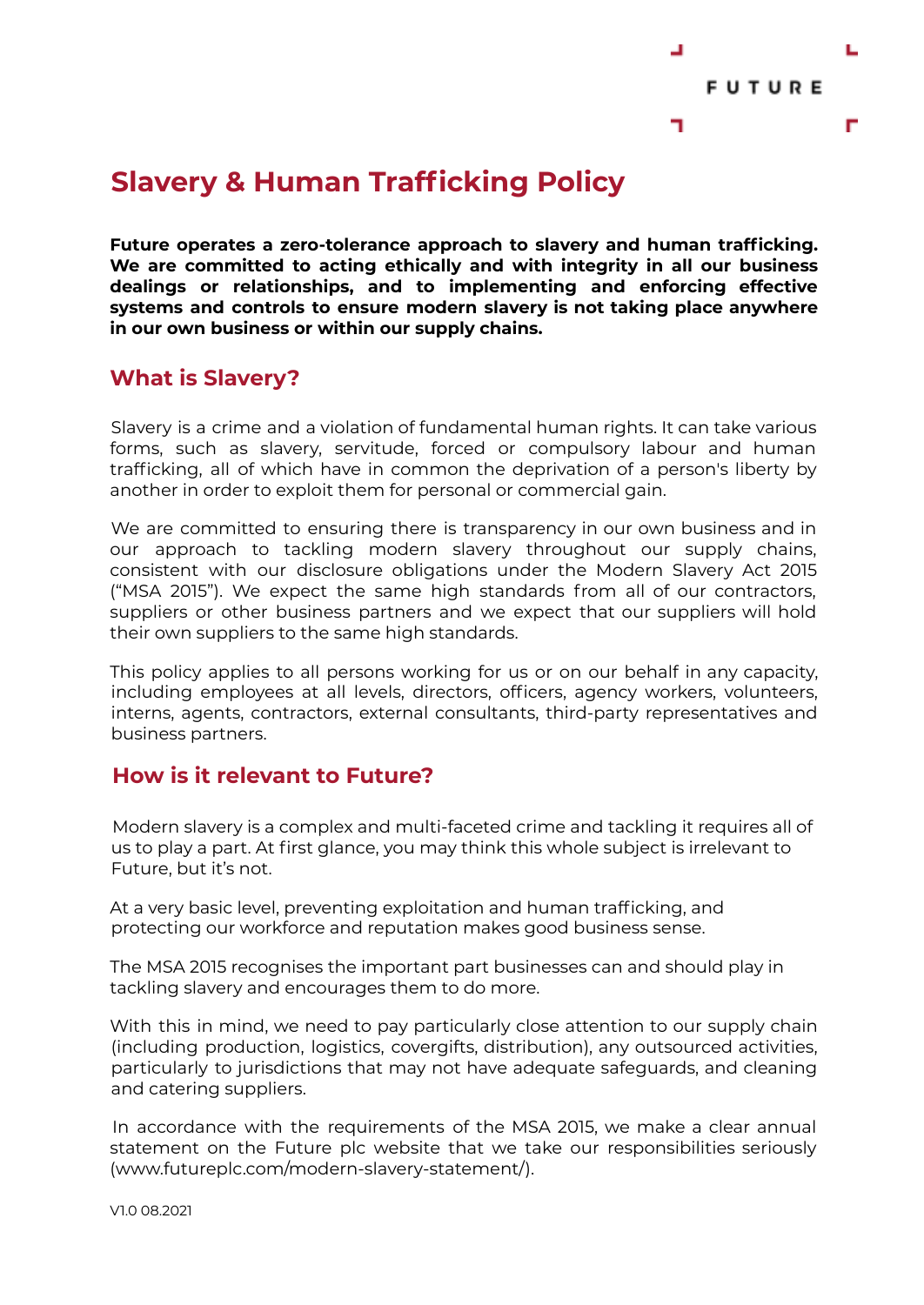## **Who is responsible for this Policy?**

 $\bullet$  The board of directors has overall responsibility for ensuring this policy complies with our legal and ethical obligations, and that all those under our control comply with it.

● All employees and all persons working for Future are responsible for understanding and complying with this policy.

The prevention, detection and reporting of modern slavery in any part of our business or supply chains is the responsibility of all those working for Future or under our control. We must thoroughly check supply chains to ensure the potential for slavery and human trafficking is significantly reduced. If you are engaging or re-appointing suppliers, particularly in areas which might reasonably be considered higher risk, you must ask those suppliers to agree to Future's Supplier Code of Conduct and complete our Modern Slavery Questionnaire.

You are required to avoid any activity that might lead to, or suggest, a breach of this policy. You must notify your Manager, the People Team or an ELT member as soon as possible if you believe or suspect that a conflict or breach of this policy has occurred, or may occur in the future. If necessary, you can also raise concerns as per the Whistleblowing policy. You are encouraged to raise concerns about any issue or suspicion of modern slavery in any parts of our business or supply chains of any supplier tier at the earliest possible stage.

If you are unsure about whether a particular act, the treatment of workers more generally, or their working conditions within any tier of our supply chains constitutes any of the various forms of modern slavery, raise it with your manager, People Team or ELT member as soon as possible.

We understand the difficult choice you may have in raising concerns but Future has made a commitment to treat all issues raised under this policy seriously and will make certain that, if you raise a concern, you are not victimised or subject to any reprisal , provided the disclosure is made in accordance with this policy.

However, if we conclude that you have made false allegations maliciously or with a view to personal gain you may be subject to disciplinary action, up to and including dismissal.

#### **Want to know more?**

If you have any questions in relation to this policy or the flexible working process please contact the People Team for further information.